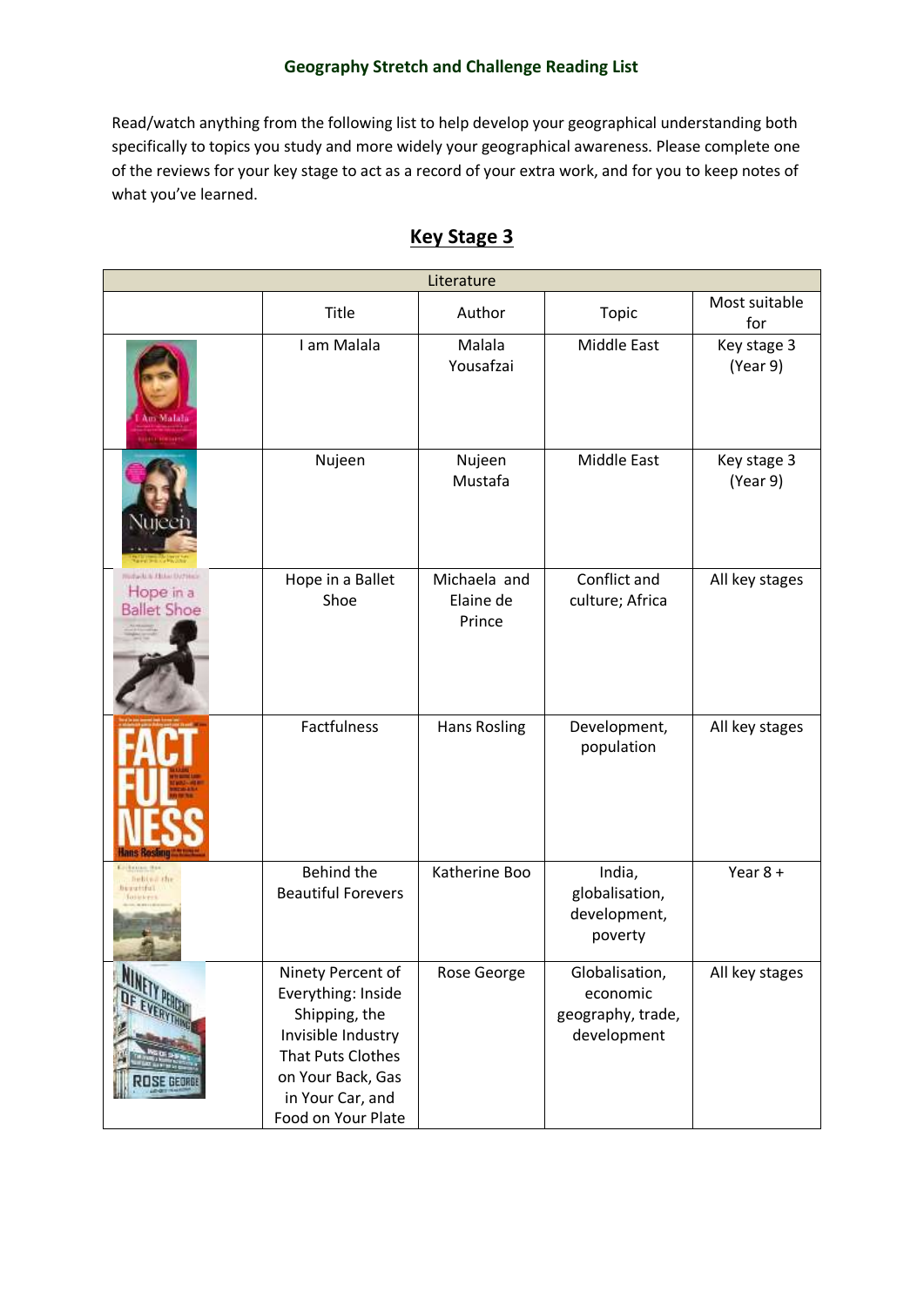|                                | Journey to the<br><b>River Sea</b>                                          | Eva Ibbotson                      | Brazil, rainforests,<br>rivers     | Key stage 3<br>(Year 7) |  |
|--------------------------------|-----------------------------------------------------------------------------|-----------------------------------|------------------------------------|-------------------------|--|
|                                | Under the<br>Persimmon Tree                                                 | Suzanne Fisher-<br><b>Staples</b> | <b>Middle East</b>                 | Year 9                  |  |
|                                | The Other Side of<br>Truth                                                  | Beverley<br>Naidoo                | Migration                          | Key stage 3             |  |
|                                | Zlata's Diary                                                               | Zlata Filipovic                   | Europe, Russia                     | Key stage 3<br>(Year 8) |  |
|                                | The Garbage King                                                            | Elizabeth Laird-<br>Street        | Poverty,<br>development,<br>Africa | Key stage 3<br>(Year 8) |  |
| Matheriana                     | Motherland                                                                  | Vineeta<br>Vijayaraghavan         | India, gender                      | Key stage 3<br>(Year 9) |  |
|                                | Horrible Geography<br>series                                                | Anita Ganeri                      | Various                            | Key stage 3             |  |
|                                | Horrible Geography<br>of the World                                          | Anita Ganeri                      | Various                            | Key stage 3             |  |
|                                | Climate Wars: The<br><b>Fight For Survival</b><br>As The World<br>Overheats | Gwynne Dyer                       | Climate change                     | All key stages          |  |
| <b>Films and Documentaries</b> |                                                                             |                                   |                                    |                         |  |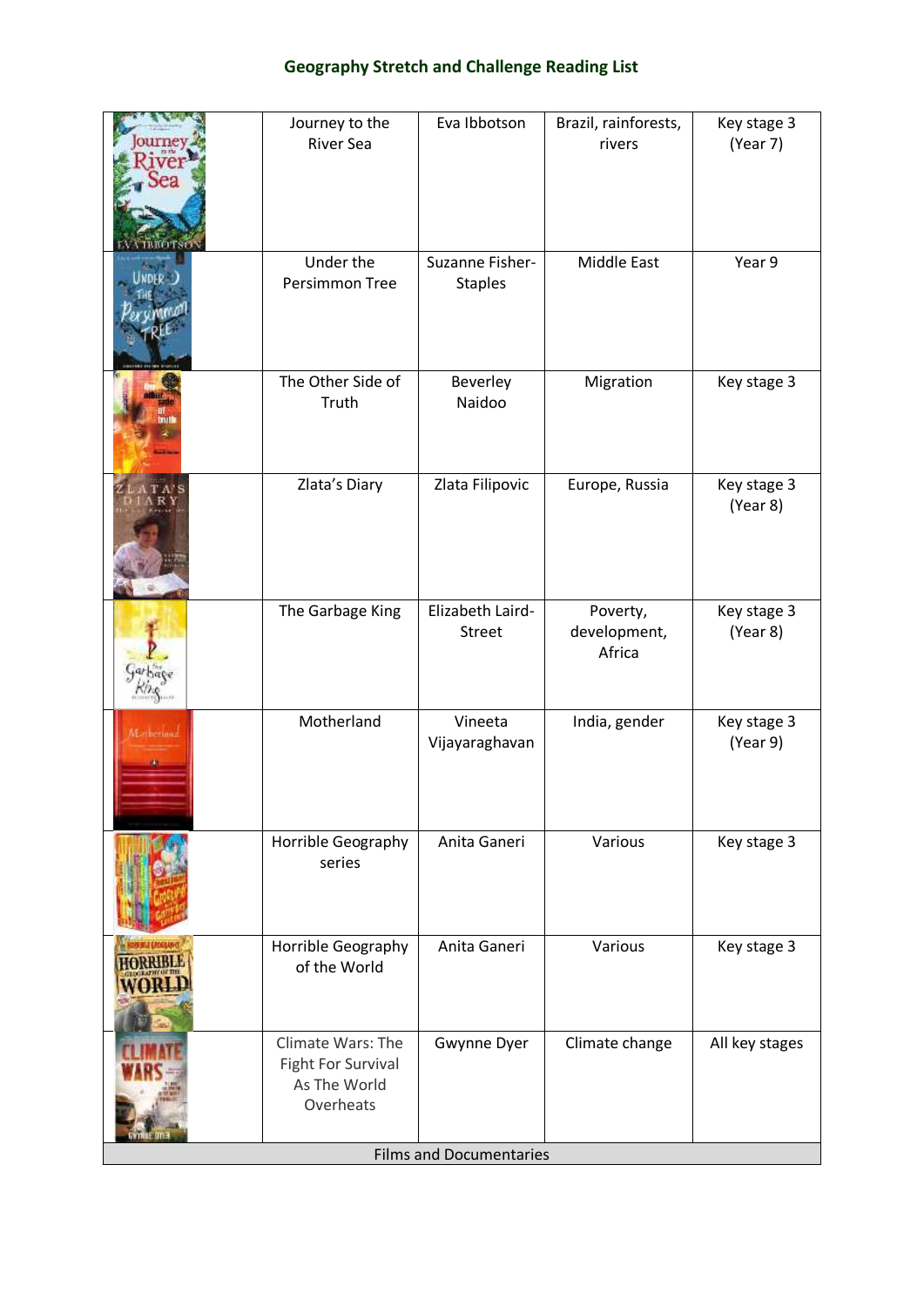|                   | Lion                         | Rated: PG | GIS, migration,<br>poverty,<br>development,<br>India | Year $9+$            |
|-------------------|------------------------------|-----------|------------------------------------------------------|----------------------|
|                   | Slumdog Millionaire          | Rated: 15 | India,<br>development,<br>poverty                    | $15+$                |
| TEMO              | Finding<br>Nemo/Finding Dory | Rated: U  | Coral reefs,<br>ecosystems                           | Key stage 3          |
|                   | Happy Feet 1 and 2           | Rated: U  | Antarctica,<br>ecosystems, food<br>webs              | Key stage 3          |
| <b>BEUT PEAKE</b> | Blue Planet (1 and<br>2)     | Rated: U  | Ecosystems,<br>human and<br>physical<br>interaction  | All key stages       |
| planet eart       | Planet Earth (1 and<br>2)    | Rated: U  | Ecosystems,<br>human and<br>physical<br>interaction  | All key stages       |
|                   | Moana                        | Rated: PG | Tectonics,<br>environmental<br>systems, culture      | Key stage 3 and<br>4 |
|                   | Rio 1 and 2                  | Rated: U  | Rainforests, Brazil,<br>culture,<br>ecosystems       | Key stage 3          |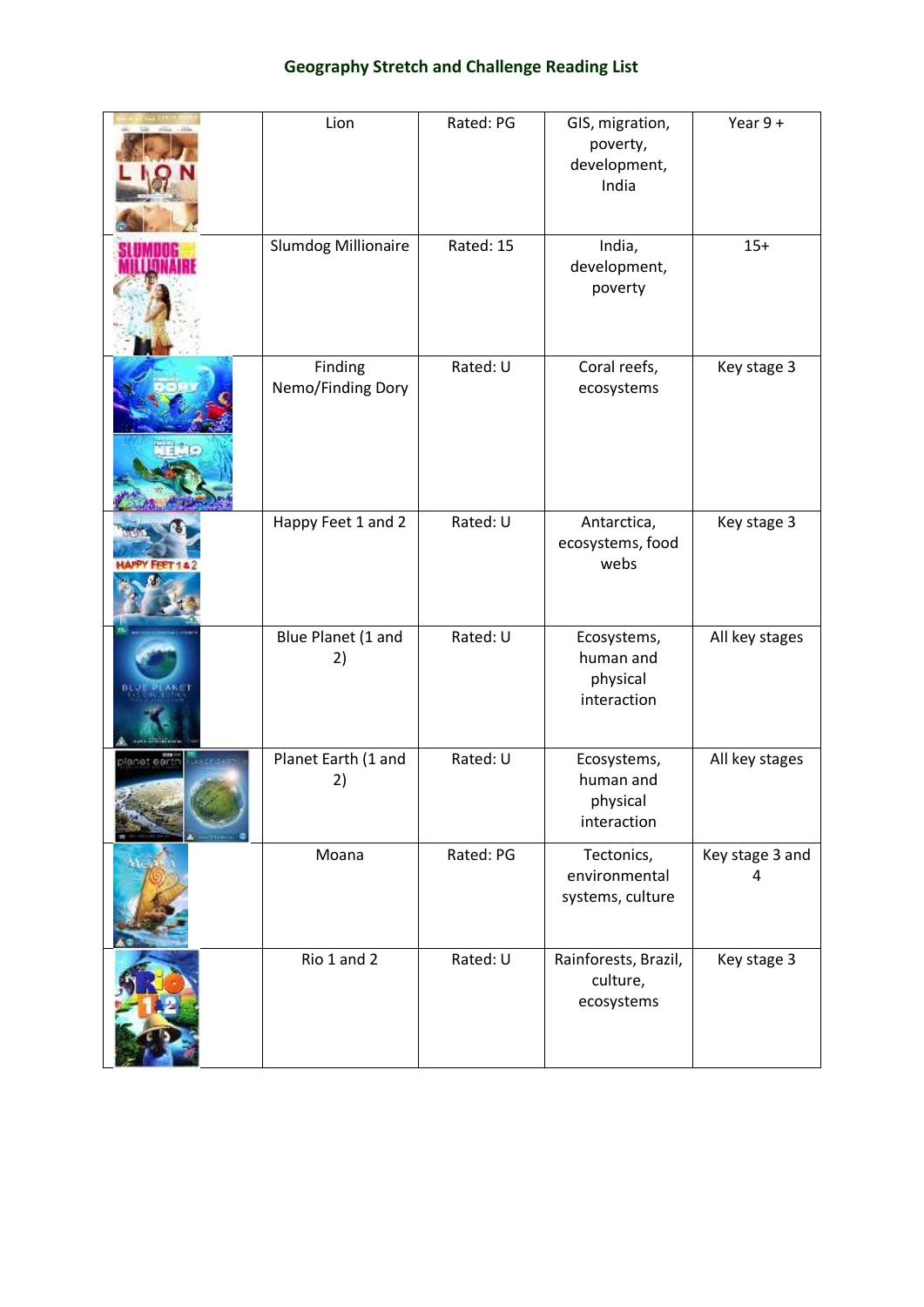|                          | Madagascar:<br>Escape 2 Africa                  | Rated: PG | Ecosystems, river<br>management<br>impacts                      | Key stage 3    |
|--------------------------|-------------------------------------------------|-----------|-----------------------------------------------------------------|----------------|
|                          | Ice Age 1-4                                     | Rated: U  | Climate change,<br>historical climate,<br>animal<br>adaptations | All key stages |
| K DET FOR OFFICER SORATE | An Inconvenient<br>Truth/Inconvenient<br>Sequel | Rated: PG | Climate change                                                  | All key stages |
| N KINK                   | The Lion King                                   | Rated: U  | Ecosystems,<br>tropical grasslands                              | Key stage 3    |
| ozen a                   | Frozen Planet                                   | Rated: U  | Ecosystems, food<br>webs, polar<br>environments                 | All key stages |
|                          | Before the Flood                                | Rated: U  | Climate change                                                  | All key stages |
| THE DAY AFT              | The Day After<br>Tomorrow                       | Rated: 12 | Climate change                                                  | Year $8 +$     |
|                          | 2012                                            | Rated: 12 | Climate change                                                  | Year $8 +$     |
|                          | The Impossible                                  | Rated: 12 | Tectonics                                                       | Year $9+$      |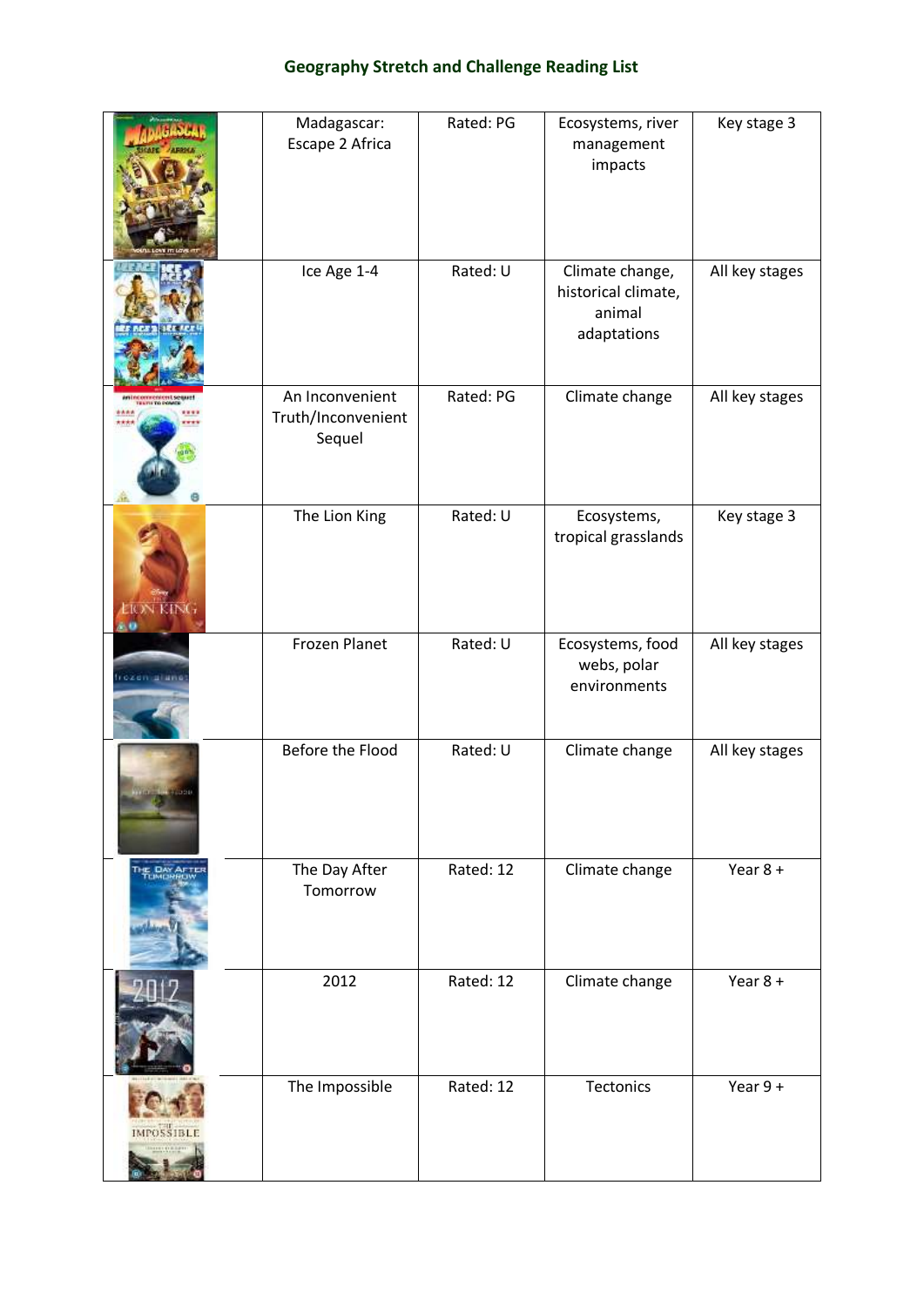| <b>Simon</b><br><b>Northern</b> | <b>Blood Diamond</b> | Rated: 15 | Africa, trade,<br>conflict | $15 +$ |
|---------------------------------|----------------------|-----------|----------------------------|--------|
|                                 |                      |           |                            |        |
|                                 |                      |           |                            |        |

# **Key Stage 4**

| Literature       |                                                                                                                                                                    |                     |                                                                |                      |  |
|------------------|--------------------------------------------------------------------------------------------------------------------------------------------------------------------|---------------------|----------------------------------------------------------------|----------------------|--|
|                  | Title                                                                                                                                                              | Author              | Topic                                                          | Most suitable<br>for |  |
|                  | Factfulness                                                                                                                                                        | <b>Hans Rosling</b> | Development,<br>population                                     | All key stages       |  |
| Newtwope         | Michael Palin: New<br>Europe                                                                                                                                       | Michael Palin       | Europe, borders,<br>culture.                                   | GCSE/A-Level         |  |
|                  | PeopleQuake                                                                                                                                                        | <b>Fred Pearce</b>  | Population,<br>migration,<br>economic<br>geography             | GCSE/A-Level         |  |
|                  | Ninety Percent of<br>Everything: Inside<br>Shipping, the<br>Invisible Industry<br>That Puts Clothes<br>on Your Back, Gas<br>in Your Car, and<br>Food on Your Plate | Rose George         | Globalisation,<br>economic<br>geography, trade,<br>development | All key stages       |  |
| <b>BEN FOGLE</b> | The Accidental<br>Adventurer                                                                                                                                       | <b>Ben Fogle</b>    | Various                                                        | Key stage 4          |  |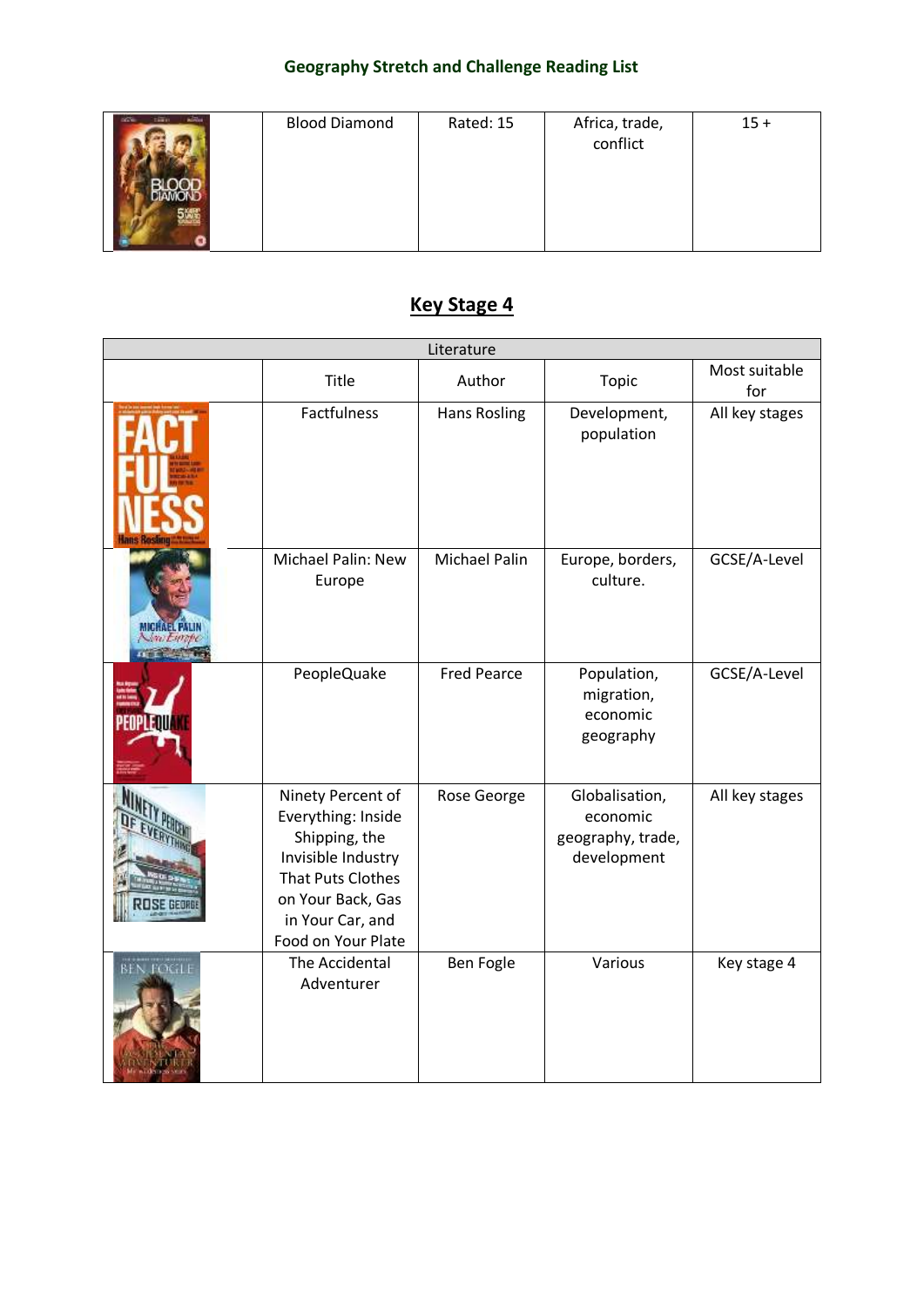| Bill<br>Вr<br>a Small Island | Notes from a Small<br>Island                                         | <b>Bill Bryson</b>             | UK                                                   | GCSE/A-Level         |
|------------------------------|----------------------------------------------------------------------|--------------------------------|------------------------------------------------------|----------------------|
|                              | Climate Wars: The<br>Fight For Survival<br>As The World<br>Overheats | Gwynne Dyer                    | Climate change                                       | All key stages       |
|                              |                                                                      | <b>Films and Documentaries</b> |                                                      |                      |
|                              | Lion                                                                 | Rated: PG                      | GIS, migration,<br>poverty,<br>development,<br>India | Year $9+$            |
|                              | Slumdog Millionaire                                                  | Rated: 15                      | India,<br>development,<br>poverty                    | $15+$                |
|                              | Blue Planet (1 and<br>2)                                             | Rated: U                       | Ecosystems,<br>human and<br>physical<br>interaction  | All key stages       |
| planet eart                  | Planet Earth (1 and<br>2)                                            | Rated: U                       | Ecosystems,<br>human and<br>physical<br>interaction  | All key stages       |
|                              | Moana                                                                | Rated: PG                      | Tectonics,<br>environmental<br>systems, culture      | Key stage 3 and<br>4 |
| anincomenient sequel         | An Inconvenient<br>Truth/Inconvenient<br>Sequel                      | Rated: PG                      | Climate change                                       | All key stages       |
|                              | <b>Frozen Planet</b>                                                 | Rated: U                       | Ecosystems, food<br>webs, polar<br>environments      | All key stages       |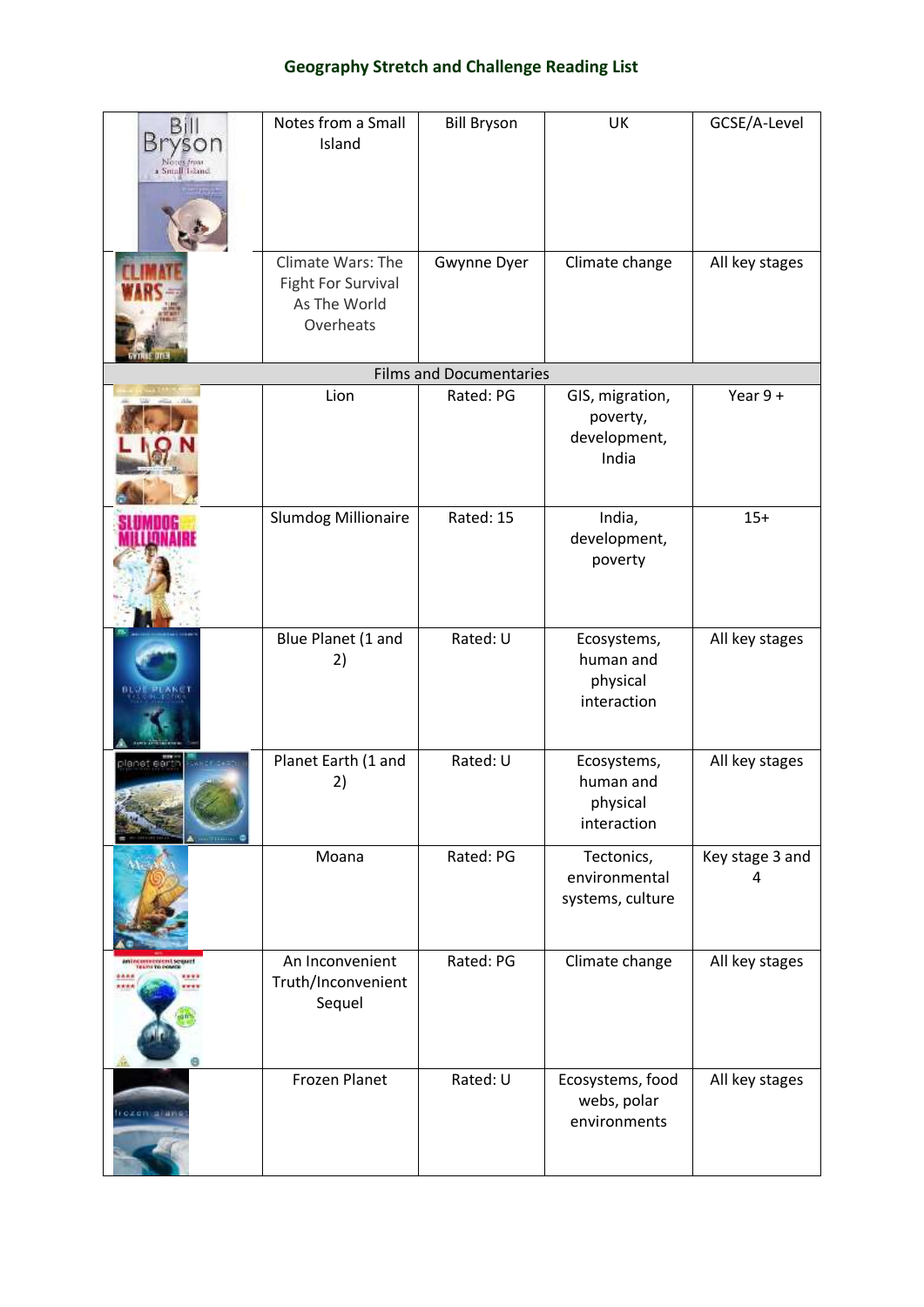| Before the Flood | Rated: U | Climate change | All key stages |
|------------------|----------|----------------|----------------|
|                  |          |                |                |

# **Key Stage 5**

| Literature           |                                                                                                                                                                           |                     |                                                                |                      |  |
|----------------------|---------------------------------------------------------------------------------------------------------------------------------------------------------------------------|---------------------|----------------------------------------------------------------|----------------------|--|
|                      | Title                                                                                                                                                                     | Author              | Topic                                                          | Most suitable<br>for |  |
|                      | Michael Palin: New<br>Europe                                                                                                                                              | Michael Palin       | Europe, borders,<br>culture.                                   | GCSE/A-Level         |  |
|                      | PeopleQuake                                                                                                                                                               | <b>Fred Pearce</b>  | Population,<br>migration,<br>economic<br>geography             | GCSE/A-Level         |  |
|                      | Ninety Percent of<br>Everything: Inside<br>Shipping, the<br>Invisible Industry<br><b>That Puts Clothes</b><br>on Your Back, Gas<br>in Your Car, and<br>Food on Your Plate | Rose George         | Globalisation,<br>economic<br>geography, trade,<br>development | All key stages       |  |
| BП<br>a Small Island | Notes from a Small<br>Island                                                                                                                                              | <b>Bill Bryson</b>  | UK                                                             | GCSE/A-Level         |  |
|                      | <b>Climate Wars: The</b><br><b>Fight For Survival</b><br>As The World<br>Overheats                                                                                        | Gwynne Dyer         | Climate change                                                 | All key stages       |  |
|                      | Factfulness                                                                                                                                                               | <b>Hans Rosling</b> | Development,<br>population                                     | All key stages       |  |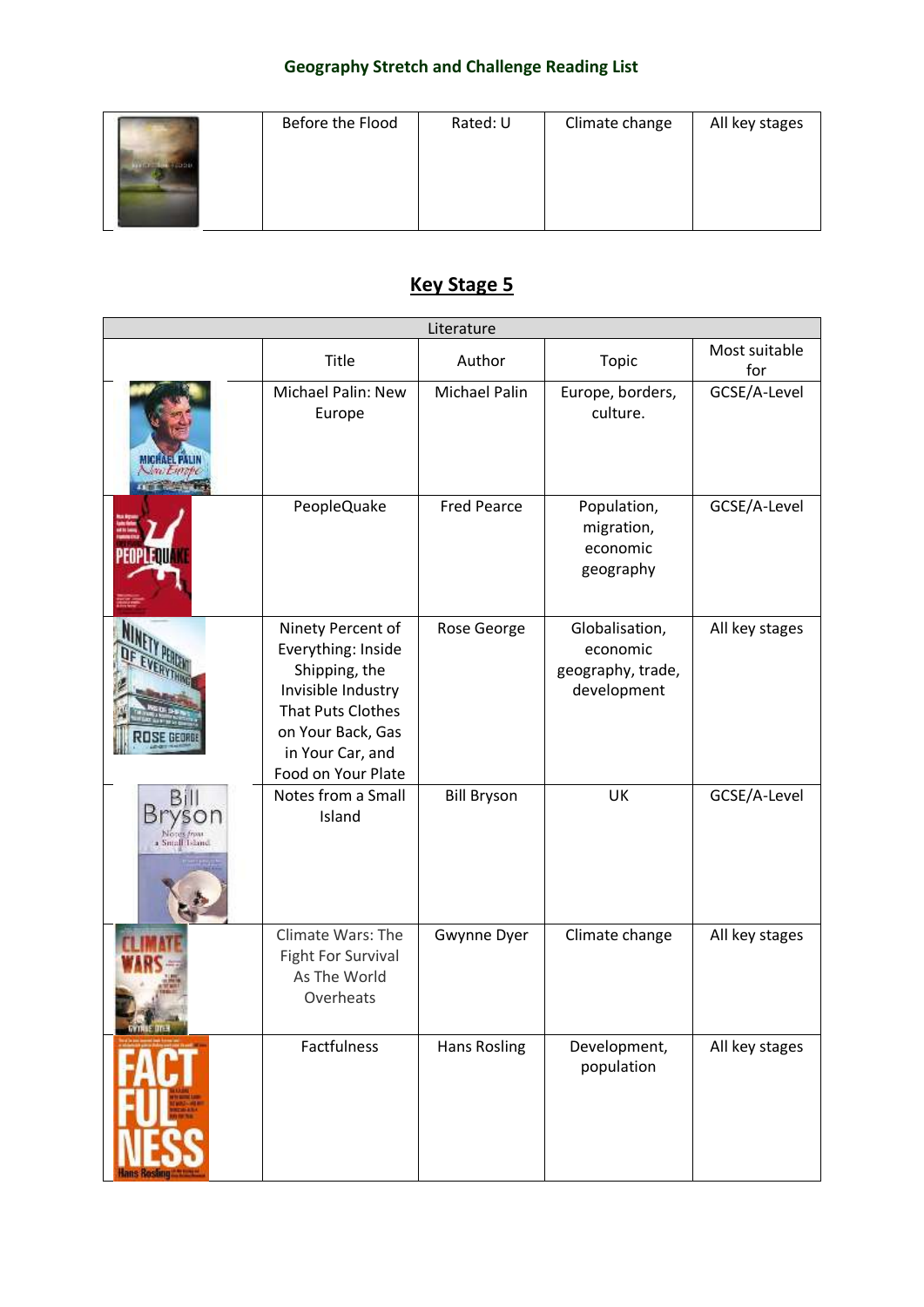|                                                               | Place: A Short<br>Introduction                                          | <b>Tim Cresswell</b>    | Changing Spaces,<br><b>Making Places</b>         | A-Level |
|---------------------------------------------------------------|-------------------------------------------------------------------------|-------------------------|--------------------------------------------------|---------|
| <b>TIM MARSHALL</b>                                           | Divided: Why we're<br>living in an age of<br>walls                      | <b>Tim Marshall</b>     | Power and<br>Borders, migration                  | A-Level |
|                                                               | Prisoners of<br>Geography                                               | <b>Tim Marshall</b>     | Geopolitics, Power<br>and Borders                | A-Level |
|                                                               | What is<br>Geography?                                                   | Alastair Bonnet         | Various                                          | A-Level |
|                                                               | The Scramble for<br>Africa                                              | Thomas<br>Pakenham      | Africa, Power and<br><b>Borders</b>              | A-Level |
| an Assist<br>Lister and children in auto-                     | African Exodus:<br><b>Mass Migration</b><br>and the Future of<br>Europe | Asfa-Wossen<br>Asserate | Global Migration,<br>Power and<br><b>Borders</b> | A-Level |
| <b>HILL-HOLD</b><br>GULWALI PASSARLAR                         | The Lightless Sky                                                       | Gulwali<br>Passarlay    | Global Migration,<br>Power and<br><b>Borders</b> | A-Level |
| Coastal<br>Geomorphology<br>An Introduction<br><b>English</b> | Coastal<br>Geomorphology:<br>An Introduction (2nd<br>edition)           | <b>Eric Bird</b>        | Coastal<br>Landscapes                            | A-Level |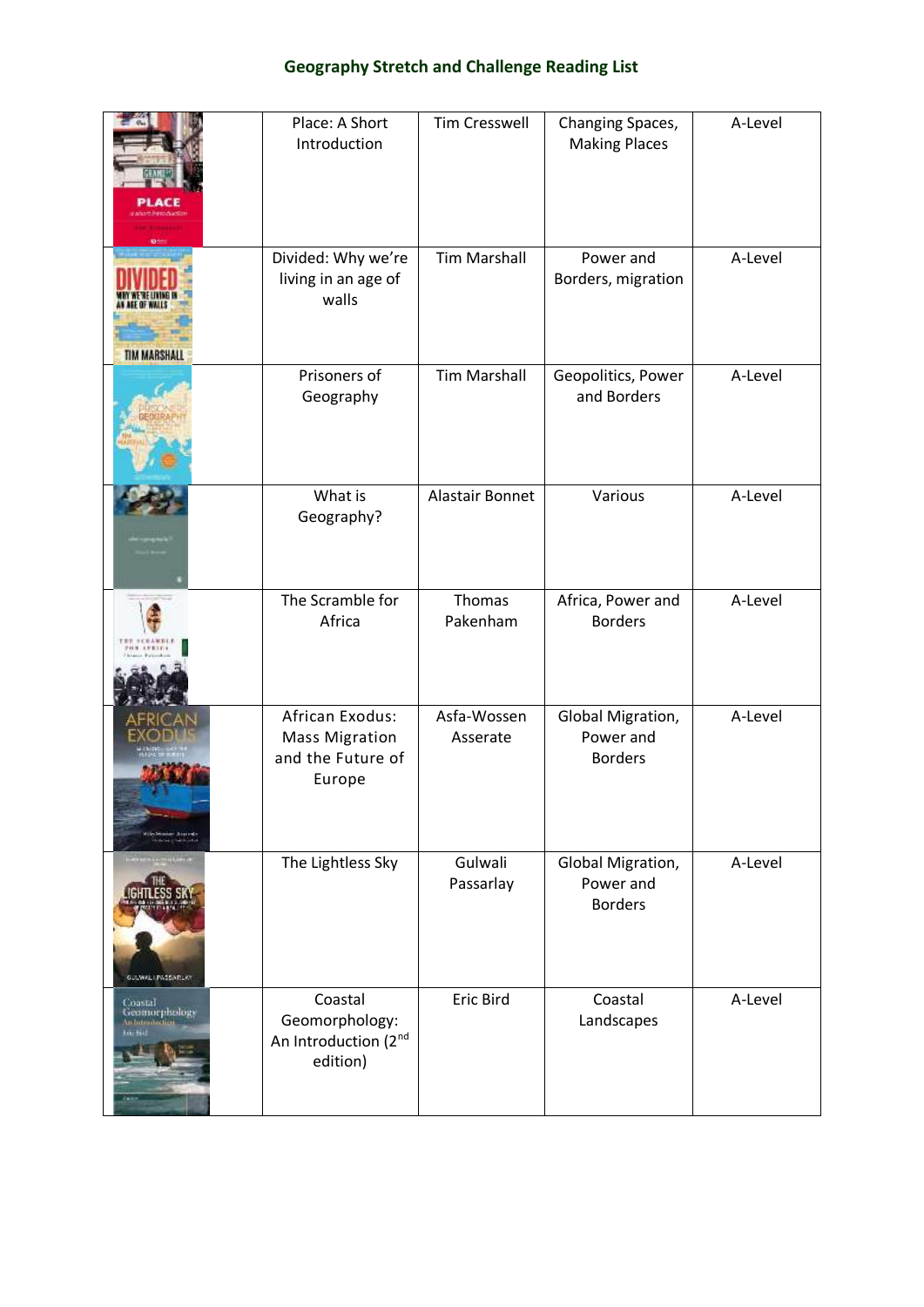|                                         | Introduction to<br><b>Coastal Processes</b>           | Gerhard<br>Masselink,                            | Coastal<br>Landscapes                           | A-Level              |
|-----------------------------------------|-------------------------------------------------------|--------------------------------------------------|-------------------------------------------------|----------------------|
|                                         | and<br>Geomorphology<br>(2 <sup>nd</sup> edition)     | Michael<br>Hughes and<br>Jasper Knight           |                                                 |                      |
| volcanoes                               | Volcanoes (2nd<br>edition)                            | <b>Peter Francis</b><br>and Clive<br>Oppenheimer | Hazardous Earth                                 | A-Level              |
|                                         | Water: A Very Short<br>Introduction                   | John Finney                                      | Earth's Life<br><b>Support Systems</b>          | A-Level (Year<br>13) |
|                                         | Earth System<br>Science: A Very<br>Short Introduction | Tim Lenton                                       | Earth's Life<br><b>Support Systems</b>          | A-Level (Year<br>13) |
|                                         |                                                       | <b>Films and Documentaries</b>                   |                                                 |                      |
| <b>IN THE OFFICE AND IN THE CONDUCT</b> | An Inconvenient<br>Truth/Inconvenient<br>Sequel       | Rated: PG                                        | Climate change                                  | All key stages       |
| <b>CZEN EIRR</b>                        | <b>Frozen Planet</b>                                  | Rated: U                                         | Ecosystems, food<br>webs, polar<br>environments | All key stages       |
|                                         | Before the Flood                                      | Rated: U                                         | Climate change                                  | All key stages       |
|                                         | The Day After<br>Tomorrow                             | Rated: 12                                        | Climate change                                  | Year $8 +$           |
|                                         | 2012                                                  | Rated: 12                                        | Climate change                                  | Year $8 +$           |